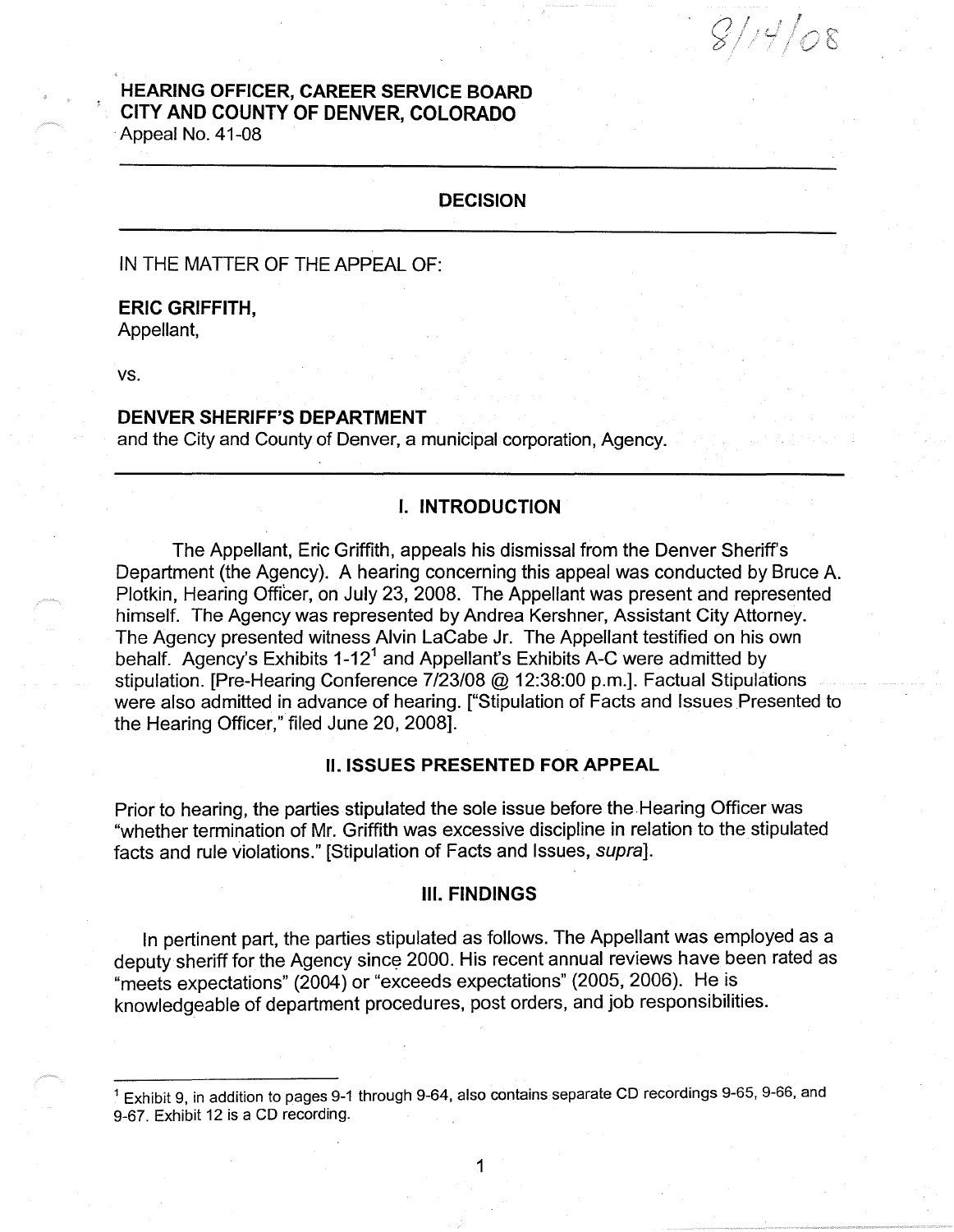On October 11, 2007, the Appellant was arrested in a reverse-prostitution sting, resulting in criminal charges arising from his solicitation of an undercover police officer (UCO) posing as a prostitute. He entered into a diversion program. As a condition of diversion, the Appellant admitted he committed the crime with which he was charged prostitution under the Denver Revised Municipal Code §38-158 (a) (1) & (7). [Exhibit 9- 29]. Specifically, in a signed statement, the Appellant wrote "I agreed to exchange money for sex (oral). I know my actions on that night were wrong. And to this day I still regret everything about that night." [Exhibit 2-1]. As further conditions of his diversion, the Appellant paid a \$75 fee and completed 20 hours of community service. [Exhibit 4- 5]. After completing all conditions of his diversion, the criminal case against the Appellant was closed on March 4, 2008.

The parties also stipulated to the following. The Appellant has been employed as a deputy sheriff with the Agency since his graduation from the academy in 2000. He was assigned to the Denver County Jail for his entire tenure. The Appellant admitted on October 11, 2007 he was driving near Colfax and Vrain Streets at 11 :43 p.m. He explained he was just taking a drive although he lives in Thornton. The Appellant admitted he saw the UCO talking to someone in a car. He circled the block and stopped near her. When she asked if he was looking he replied he was "always looking" and that his eyes were "wide open." The Appellant then pulled over to the side of the road and discussed a sex act and price with the UCO. The parties disagree whether he followed the UCO's directions where to drive to meet her, or drove off in the opposite direction. The Appellant told IAB he had no intention of engaging in the solicited sex act with the UCO, and that he was just joking. ["Stipulation of Facts and Issues Presented to the Hearing Officer," filed 6/20/08]. In order to determine whether the Appellant was joking I considered the following.

The UCO recorded her encounter with the Appellant on October 11, 2007. The pertinent portions of their dialogue were as follows.

UCO: [In soft voice] 9-0-5 mary-boy-robert. 9-0-5 mary-boy-robert. White Jeep. [pause, then brightly]. How are you, honey? ... What are you looking for? I do everything ... but you have to wear a condom too.

Appellant: **O.K.** 

UCO: O.K.? and I have some, so that's O.K. We could try, I guess?

Appellant: **O.K.** 

UCO: How much money do you have?

Appellant: I only have a twenty.

UCO: O.K., I could do a blow job and...

Appellant: O.K.

2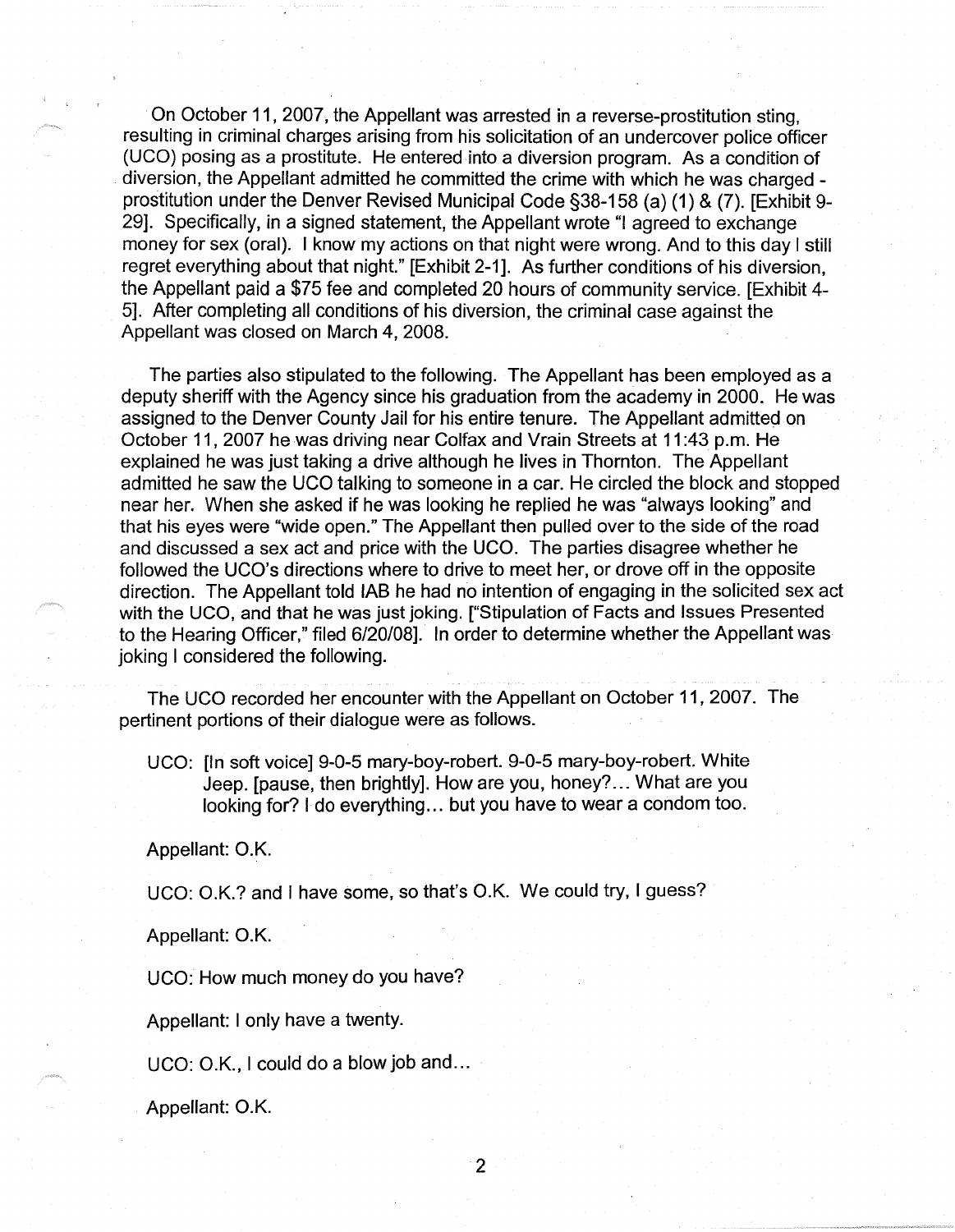UCO: for twenty, yeah?

Appellant: Sure. Sure!

- UCO: I got a house right on sixteenth... It's my auntie's house, but she isn't home and its three houses on the right, just past his pink [house]."
- UCO [in soft voice, as in beginning]. This is the white Jeep that circled like 20 times, all night long.

[Exhibit 9-65, a CD recording; see also Exhibit 9-9].

The Appellant followed the UCO's directions. He was arrested when he arrived at or near the designated destination.

A pre-disciplinary meeting was held on April 28, 2008. The Appellant appeared with his attorney and provided a statement. The statements were given full consideration by Manager LaCabe who was the final decision maker in the Appellant's discipline. The Agency served the Appellant with its notice of dismissal on May 20, 2008, effective at the end of that day.

The parties stipulated the Appellant violated the following Career Service Rules:

CSR 16-60 L., Failure to observe written department or agency regulations, policies, or rules.... Specifically, the Agency cited Denver Sheriff's Personnel Manual §200.4: Deputy Sheriffs and employees shall not depart from the truth, knowingly make misleading statements or falsify any report, record, testimony or work related communications. §300.10. Deputy Sheriffs and employees shall not indulge in immoral indecent or disorderly conduct that would impair their orderly performance of duties or cause the public to lose confidence in the Department. §300.11 Deputy Sheriffs and employees shall not become involved in activities involving violations of the law;

CSR 16-60 P. Conviction of or being charged with a crime. Prior to imposing discipline under this subsection, the department or agency shall follow the guidelines contained in subsection 16-61;

CSR 16-60 Y. Conduct which violates the Rules, the City Charter, the Denver Revised Municipal Code, Executive Orders or any other applicable legal authority;

CSR 16-60 Z. Conduct prejudicial to the good order and effectiveness of the department or agency, or conduct that brings disrepute on or compromises the integrity of the City.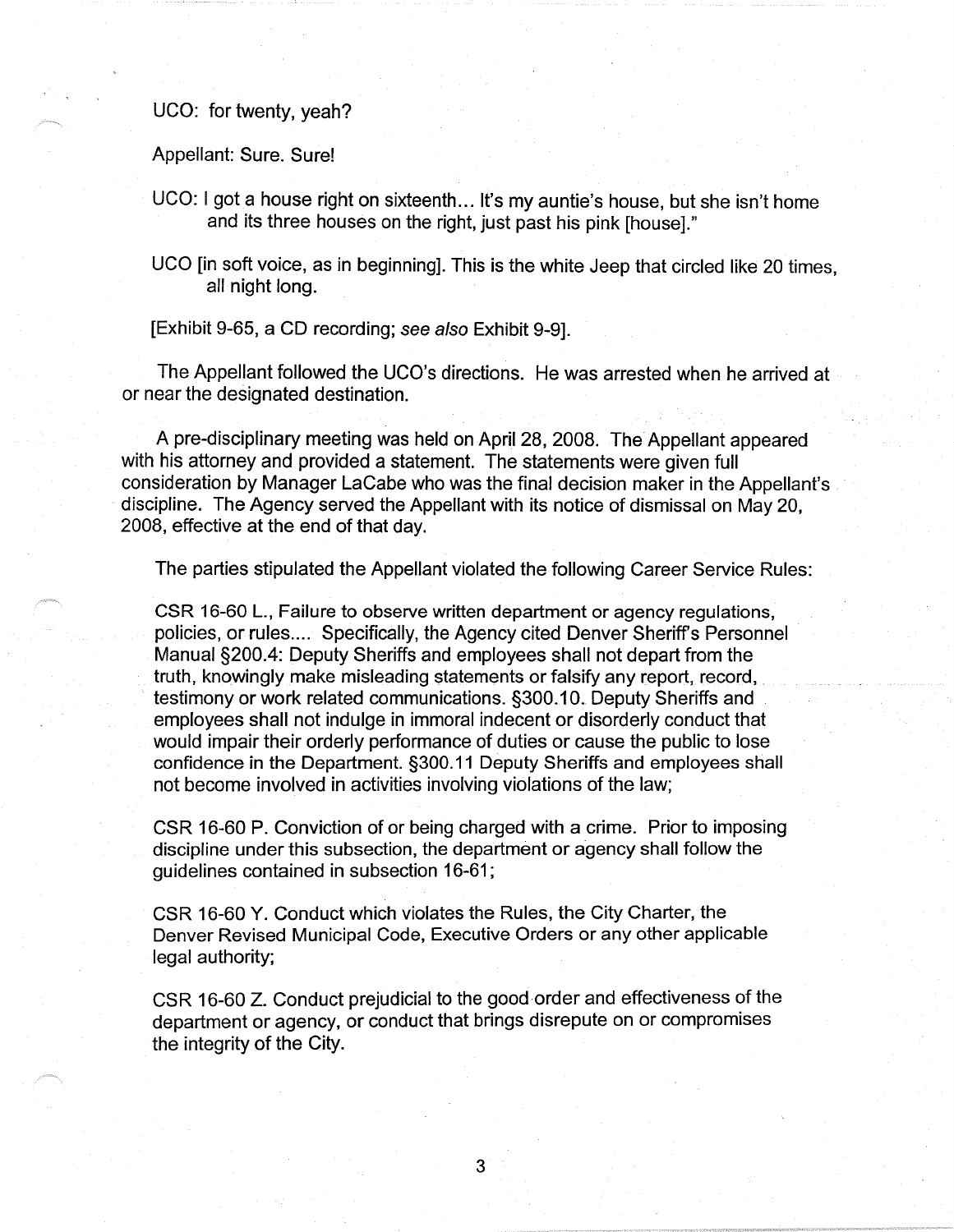# **IV. ANAL YSISI DEGREE OF DISCIPLINE**

### A. Jurisdiction and review.

Jurisdiction is proper under CSR §19-10 A. 1. I am required to conduct a de novo review, meaning to consider all the evidence as though no previous action had been taken. Turner v. Rossmiller, 532 P.2d 751 (Colo. App. 1975).

### 8. Burden and Standard of Proof.

The Agency retains the burden of persuasion, throughout the case, to prove its decision to dismiss the Appellant complied with the purposes of discipline under the Career Service Rules. CSR 16-20. The standard by which the Agency must prove its case is by a preponderance of the evidence.

### C. Propriety of dismissal.

In determining the degree of discipline, appointing authorities must consider the severity of the offense, an employee's past record, and the penalty most likely to achieve compliance with the rules. In re Mounjim, CSA 87-07, 18 (7/10/08), citing In re Ortega, CSA 81-06, 16 (4/11/07).

### 1. Severity of the offense.

Dismissal may be appropriate for a single egregious event that results in substantial harm or violates a fundamental tenet of an agency's mission. In re Strasser, CSA 44-07, 3 (CSB 2/29/08). The safe care and custody of prisoners constitutes a core mission of the Agency, [Stipulation of Facts]. LaCabe testified convincingly that a deputy's admission of soliciting a prostitute, while perhaps not as detrimental to another agency, was critically important in the Sheriff's Department, since there is an enormous potential for compromise of the Appellant in the handling of those arrested for or convicted of similar charges. [LaCabe testimony]. The Appellant did not dispute this testimony. The Agency would also be justified in having great concern over the handling of prostitutes by a deputy who has admitted responsibility for his actions leading to charges of prostitution against him. [Id., see also Exhibit 3-1. "I accept responsibility for my actions that resulted in these charges as stated by the police report and / or witness statements"]. Finally, the Sheriff's Department may choose to treat deputies' violations of the law outside the work place more severely than another agency might because of heightened public trust and confidence placed in law enforcement.

#### 2. Past record.

The Appellant has maintained annual performance reviews which met or exceeded expectations during the past three years. He has no prior discipline. [Stipulation of Facts]. LaCabe considered the Appellant's good work record. [LaCabe testimony].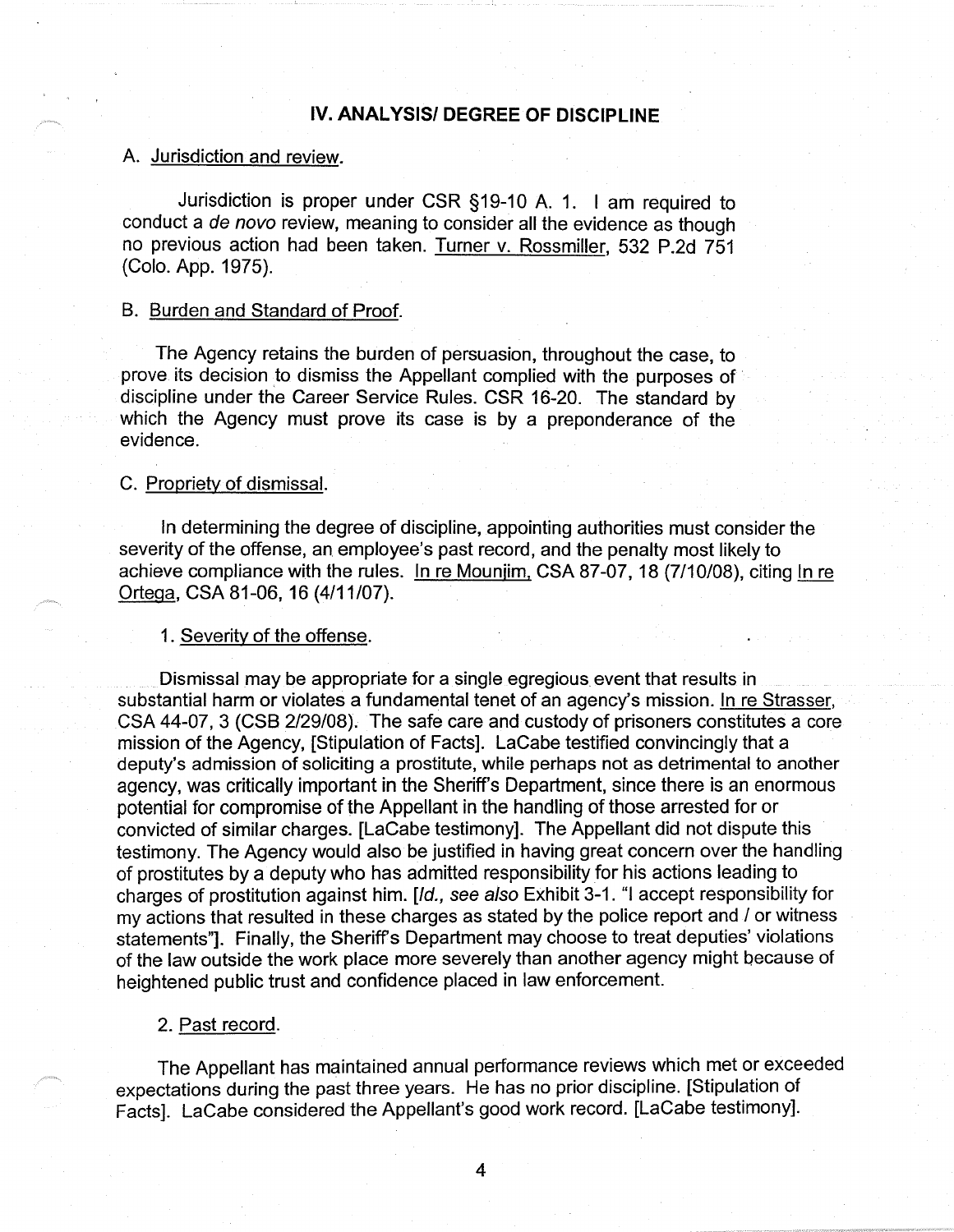# 3. Penalty most likely to achieve compliance.

While the Career Service Rules direct the decision-maker to choose the penalty most likely to achieve compliance with the rules if possible, In re Mounjim, CSA 87-07, 18 (7/10/08), citing In re Ortega, CSA 81-06, 16 (4/11/07), a single incident, as stated above, may justify dismissal where the incident is severe enough to violate a core function or tenet of the agency. Strasser, *supra.* The Appellant's admission of a basis for the criminal charges, and the resulting compromise to his duties, constitute a violation severe enough to preclude progressive discipline.

### 4. Other factors.

The Appellant, while admitting in his criminal case that he took responsibility for his actions related to the prostitution charges, never accepted responsibility during the course of the agency's investigation and during this appeal. During his interviews with IA, and at hearing, the Appellant insisted he was joking with the UCO and had no intention of following through with the sex-for-payment to which he had agreed. Based on the available evidence, the Appellant's alleged joking is not credible for the following reasons. He drove around the block to the UCO's location several times. Even by his own admission he drove around the block once, meaning he passed the UCO at least twice. It defies logic that the Appellant was taking a drive many miles from his home, and chose to circle this particular block, an area well-known in law-enforcement circles for prostitution, [LaCabe testimony], at least once, and more likely, many times, without an interest in the UCO's activities and only to joke with her. This point is less critical, however, than the fact that he stopped and engaged in a transaction with the WCO, since the Appellant could have circled 100 times without engaging in any wrongdoing under the law or under the Career Service Rules. Once he engaged in, and completed an agreement to participate in prostitution, both Denver's ordinances and the Career Service Rules were invoked.

The Appellant argued that he drove away from, rather than toward the designated meeting point because he did not follow the UCO's directions to turn right, but instead turned left, away from the area. After reviewing the transcript and the recording of the interaction, I conclude from the context of their exchange, that the UCO's use of the word "right" was not intended as a turn direction, but as a point of precision, as in "right there." The house where the UCO directed the Appellant was within, or nearly within view, as evidenced by her statement "it's three houses on the right, just past this pink [house]," and her preceding statement, where she indicated a house "on this street." The arresting officers did not chase after the Appellant; rather he drove to the location where they were waiting for him. Therefore, it is more likely the UCO was indicating the specific house, rather than which direction, the Appellant should go, and it is more likely, by a preponderance of the evidence, that the Appellant drove toward the location indicated by the UCO, not away from it. One officer stated much later, with uncertainty, that the Appellant may have travelled away from the pre-arranged bust area. [Exhibit 9- 32]; however his statement was made more than four months later, and was contradicted by two other arresting officers whose statements were made with certainty that the Appellant drove to the designated location. [Exhibit 9-34; 9-36]. The Appellant